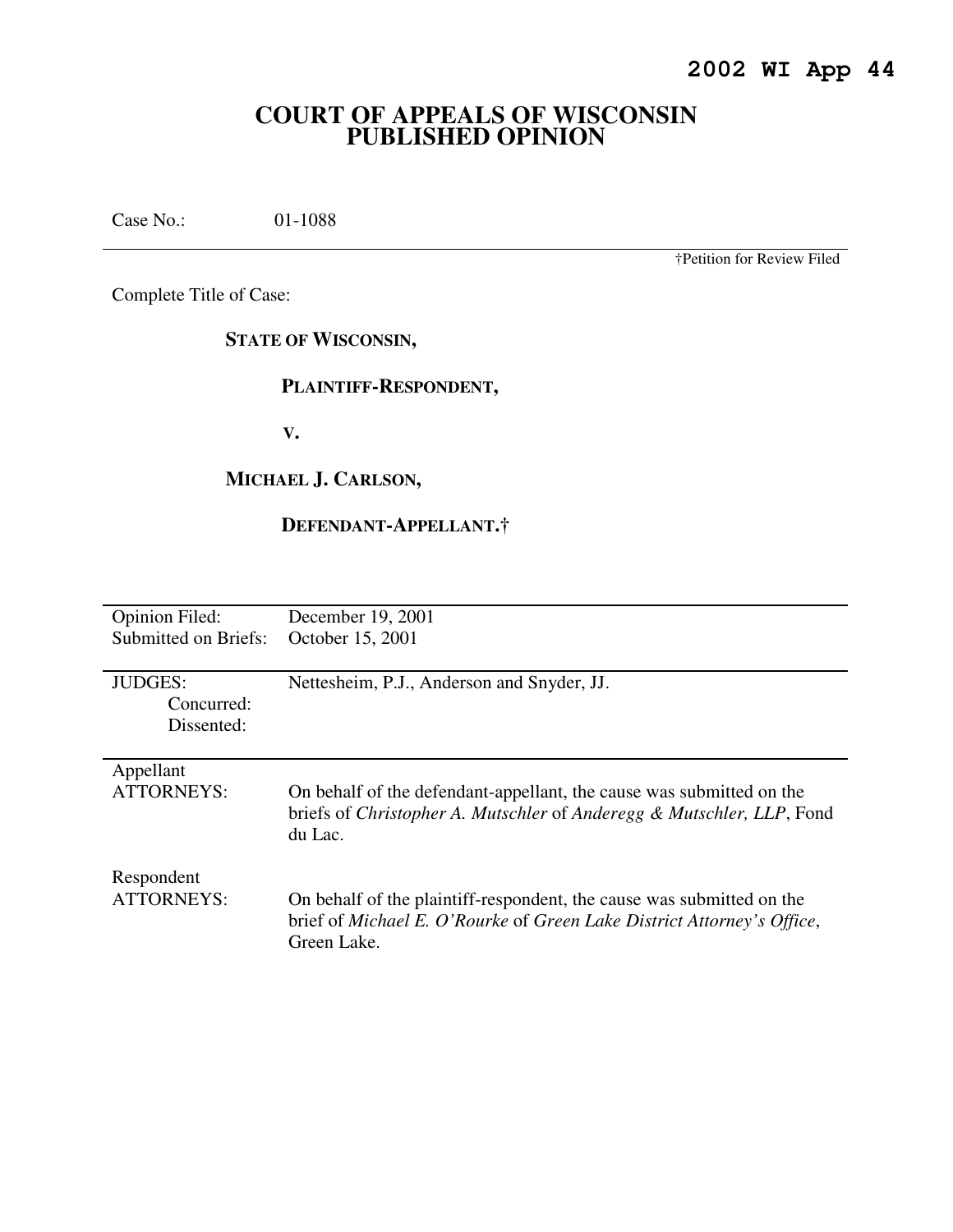## **COURT OF APPEALS DECISION DATED AND FILED**

#### **December 19, 2001**

**Cornelia G. Clark Clerk of Court of Appeals**

## **2002 WI App 44**

#### **NOTICE**

 **This opinion is subject to further editing. If published, the official version will appear in the bound volume of the Official Reports.** 

**A party may file with the Supreme Court a petition to review an adverse decision by the Court of Appeals.** *See* **WIS. STAT. § 808.10 and RULE 809.62.** 

# **No. 01-1088 STATE OF WISCONSIN IN COURT OF APPEALS**

**STATE OF WISCONSIN,** 

 **PLAINTIFF-RESPONDENT,** 

 **V.** 

**MICHAEL J. CARLSON,** 

 **DEFENDANT-APPELLANT.** 

 APPEAL from an order of the circuit court for Green Lake County: WILLIAM M. MCMONIGAL, Judge. *Affirmed*.

Before Nettesheim, P.J., Anderson and Snyder, JJ.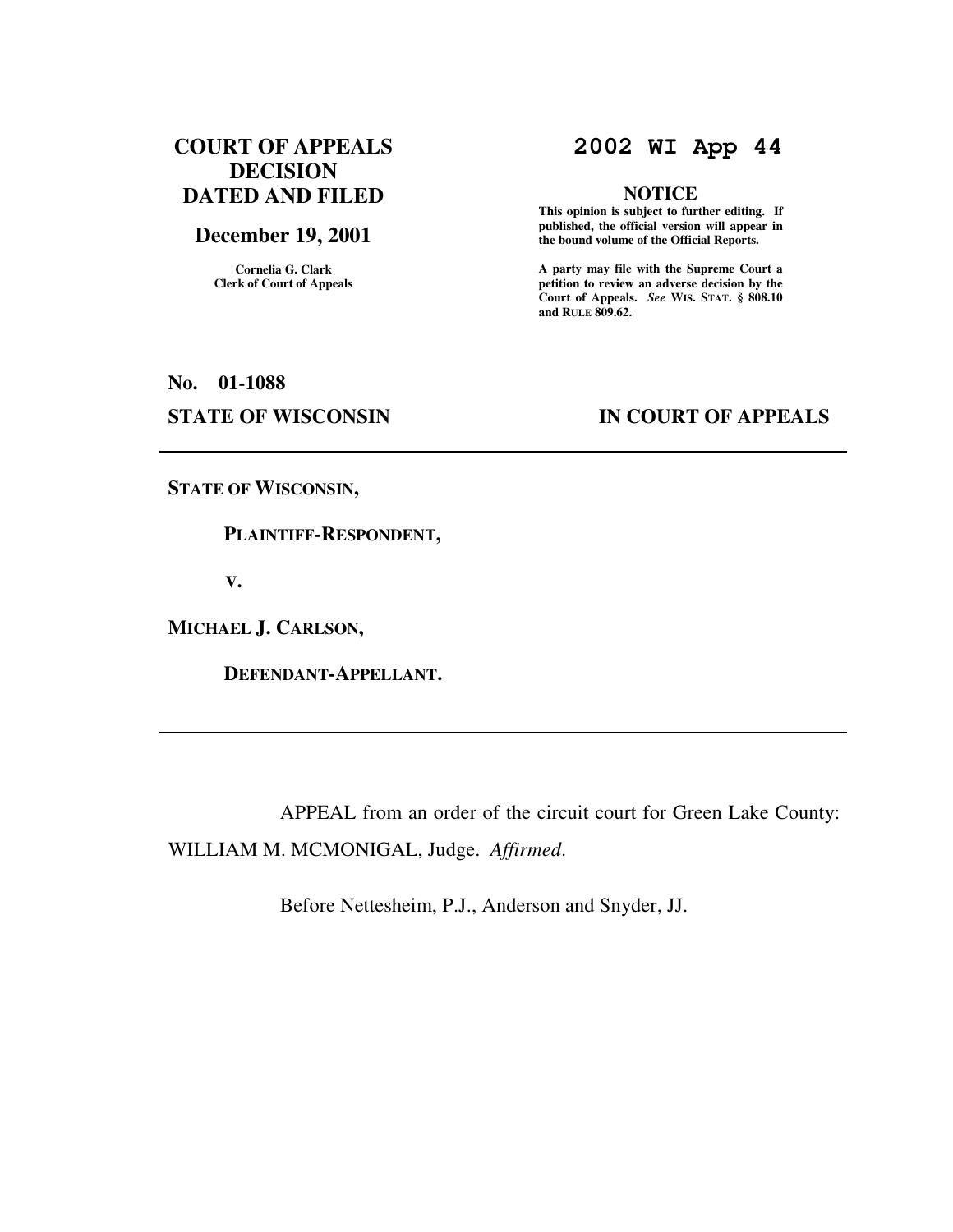¶1 ANDERSON, J. Michael J. Carlson appeals a circuit court order finding "unreasonable"<sup>1</sup> his refusal to submit to a chemical test requested pursuant to WIS. STAT.  $\S 343.305$  (1999-2000).<sup>2</sup> Carlson seeks dismissal of his refusal conviction based on claims of procedural error. First, he argues that the court lacked the authority to appoint, or to accept the appointment of, a special prosecutor in this case because the statute authorizing the use of special prosecutors is limited to cases that are not civil. Second, he argues that the refusal

 $2$  All references to the Wisconsin Statutes are to the 1999-2000 version unless otherwise noted.

WISCONSIN STAT. § 343.305 provides in relevant part:

….

….

 $\overline{a}$ 

 **(2)** IMPLIED CONSENT. Any person who … drives or operates a motor vehicle upon the public highways of this state … is deemed to have given consent to one or more tests of his or her breath, blood or urine, for the purpose of determining the presence or quantity in his or her blood or breath, of alcohol ….

 **(9)** REFUSALS; NOTICE AND COURT HEARING. (a) If a person refuses to take a test … the law enforcement officer shall immediately take possession of the person's license and prepare a notice of intent to revoke, by court order under sub. (10), the person's operating privilege….

 **(10)** REFUSALS; COURT-ORDERED REVOCATION. (a) If the court determines under sub. (9)(d) that a person improperly refused to take a test or if the person does not request a hearing within 10 days after the person has been served with the notice of intent to revoke the person's operating privilege, the court shall proceed under this subsection. If no hearing was requested, the revocation period shall begin 30 days after the date of the refusal….

 $<sup>1</sup>$  The test for a refusal under the implied consent law used to be "reasonableness." WIS.</sup> STAT. § 343.305(2)(b)5 (1975). However, the reasonableness test was eliminated in the late 1970's. Thereafter, the test has been whether the person has shown that the refusal was due to a physical inability to submit to the test. WIS. STAT. § 343.305(8)(b)2 (1977). That remains the test today. WIS. STAT. § 343.305(9)(a)5c (1999-2000). Despite this change, many lawyers and judges still harken back to the "reasonableness" language in implied consent cases. Most of the implied consent cases now use the words "proper" or "improper" when addressing a refusal instead of "reasonable" or "unreasonable"; we do so here.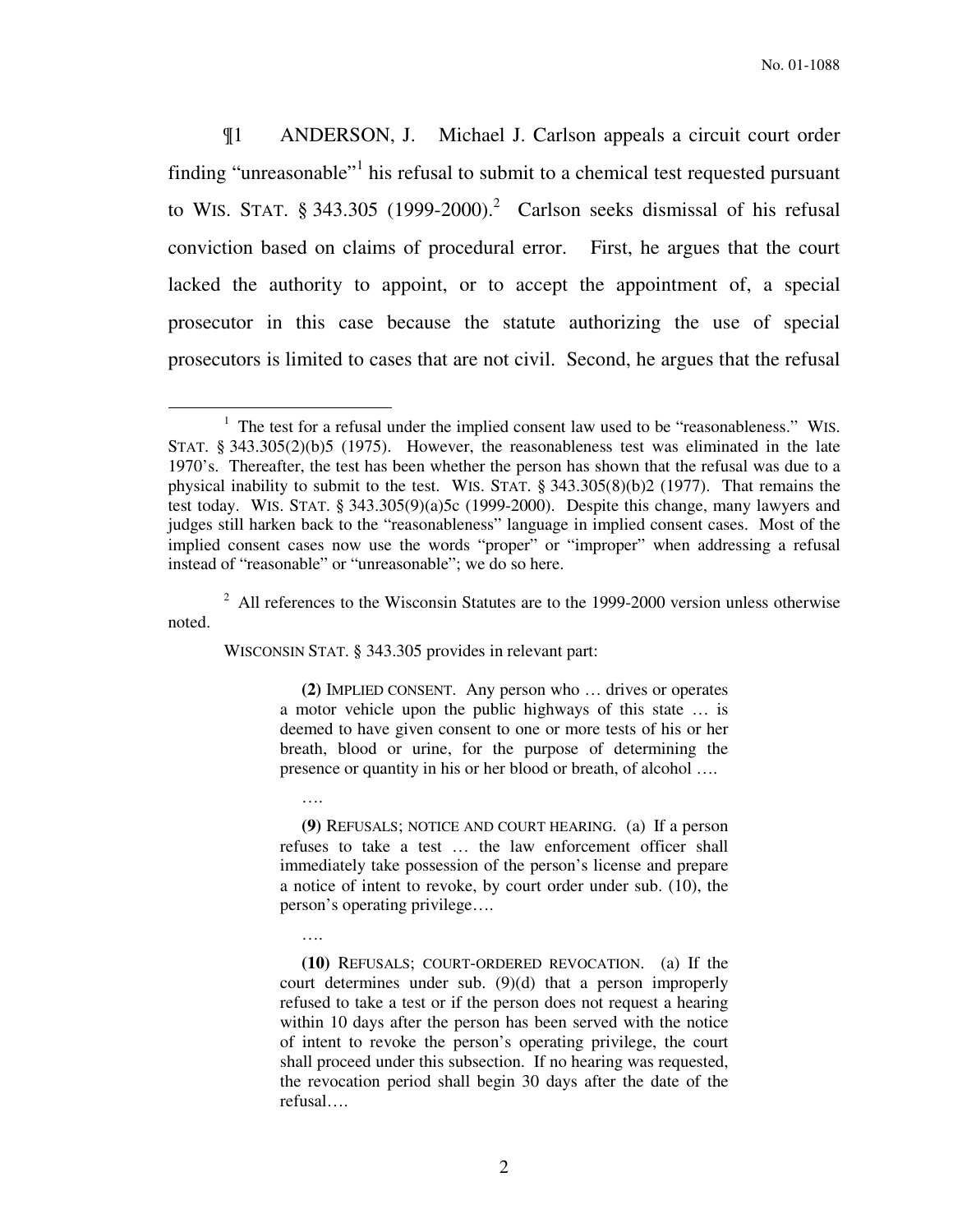charge should be dismissed with prejudice because he was sanctioned for the refusal before his hearing was granted.

¶2 The facts are undisputed. Carlson was charged in Green Lake County for operating a motor vehicle while under the influence of an intoxicant contrary to WIS. STAT. § 346.63(1)(a). Subsequent to his arrest, Carlson allegedly refused a request by the arresting officer to provide a blood sample for chemical analysis pursuant to Wisconsin's implied consent law, WIS. STAT. § 343.305. Carlson then timely requested a hearing on whether his alleged refusal to submit to an implied consent test was improper. The trial court, however, denied the request as untimely on the grounds that it believed weekends and holidays were counted when determining whether a request for a hearing had been received within the statutorily allotted ten-day period. The trial court ordered revocation of Carlson's license to begin thirty days after the date of his refusal pursuant to § 343.05(10). Carlson's attorney filed a letter memorandum regarding the method for counting days under § 343.305(9), urging the court to reconsider its position. The court did not reverse itself.

¶3 Shortly thereafter, the clerk of courts attended a seminar at which she learned that the method for counting elapsed days under the implied consent law previously suggested by Carlson's attorney was correct. The trial court then issued an order reversing its revocation order; at this point, Carlson's license had been revoked for a significantly brief period of time, nineteen days.

¶4 A hearing was held on November 27, 2000, regarding whether Carlson's alleged refusal to submit to chemical testing was improper. At the hearing, the State was represented by a special prosecutor, the City of Markesan City Attorney appointed by the trial court. Carlson objected to the court's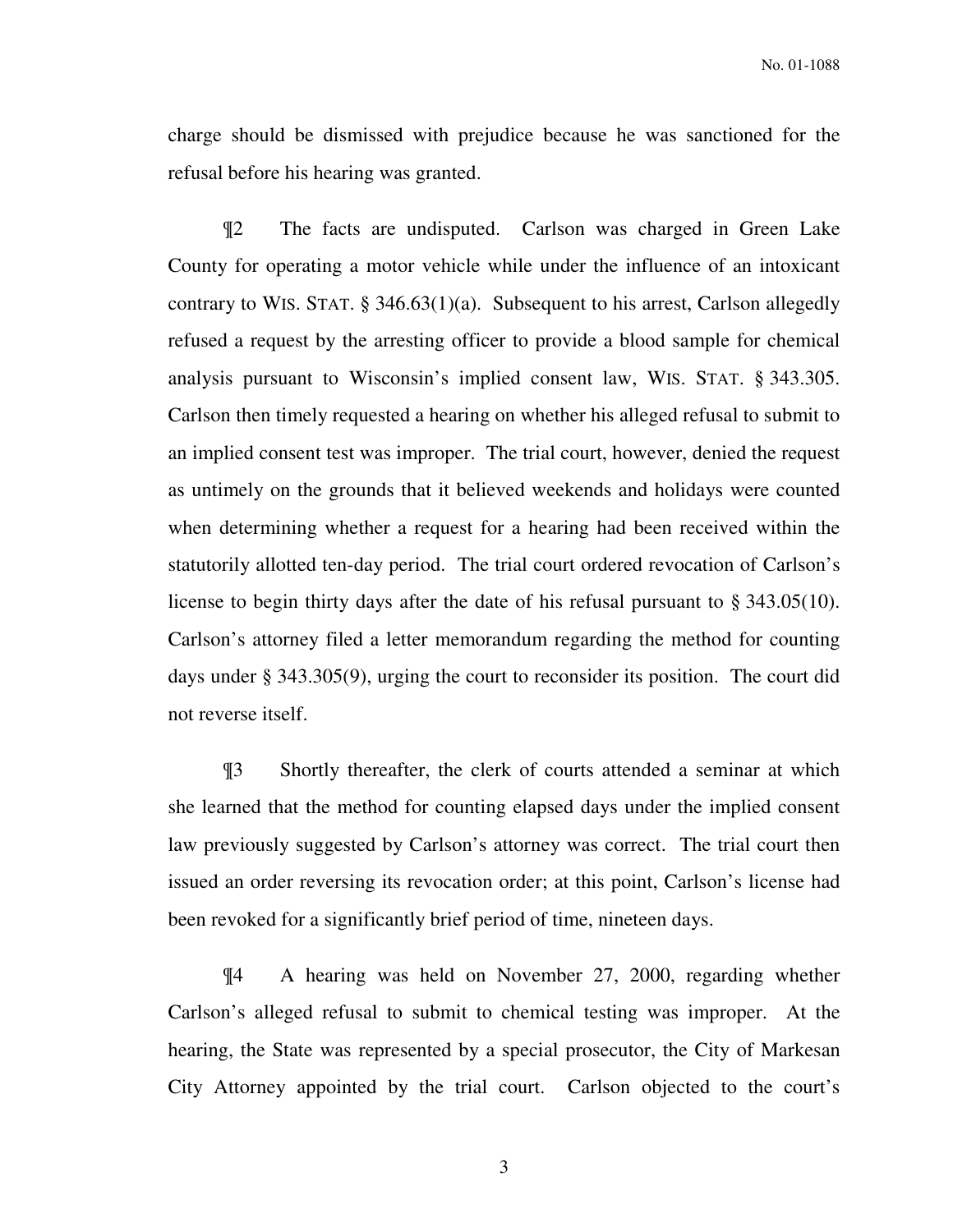assignment of a city attorney as a special prosecutor for the State of Wisconsin on the ground that the statute that permits the court to assign special prosecutors does not permit assignment in cases that are purely civil. Carlson objected to the assignment as a procedural issue, and as a remedy requested that the refusal charge be dismissed and that evidence of the refusal be suppressed at trial. The court denied Carlson's objection to the appointment stating that it was the "court['s] policy" to appoint the city attorney. Carlson raised a second procedural objection claiming that his due process rights were violated because he had been prejudiced by the court's erroneous decision to deny him a refusal hearing prior to his driver's license being revoked. As a remedy, he asked for dismissal of the refusal charge as well as suppression at trial. After considering both grounds for objection, the refusal hearing proceeded and the court found Carlson's refusal to be improper and resolved all other issues adversely to Carlson. Carlson appeals.

¶5 At the outset, we note that on appeal Carlson does not challenge the trial court's finding that his refusal was improper. Rather, Carlson renews the two procedural challenges he made at the refusal hearing. First, he argues that the court lacked the authority to appoint a special prosecutor in this case because the statute authorizing the use of special prosecutors is limited to cases that are not civil. Carlson is incorrect. He calls to our attention only a part of the statute and, in so doing, he ignores that a complete reading gives the court almost unfettered authority to appoint a special prosecutor to perform "the duties of the district attorney." WIS. STAT. § 978.045(1r).

¶6 The construction of a statute and its application to undisputed facts are questions of law which we determine de novo. *Smith v. Dodgeville Mut. Ins. Co.*, 212 Wis. 2d 226, 233, 568 N.W.2d 31 (Ct. App. 1997). The guiding principle in statutory construction is to discern legislative intent. *State v. Irish*, 210 Wis. 2d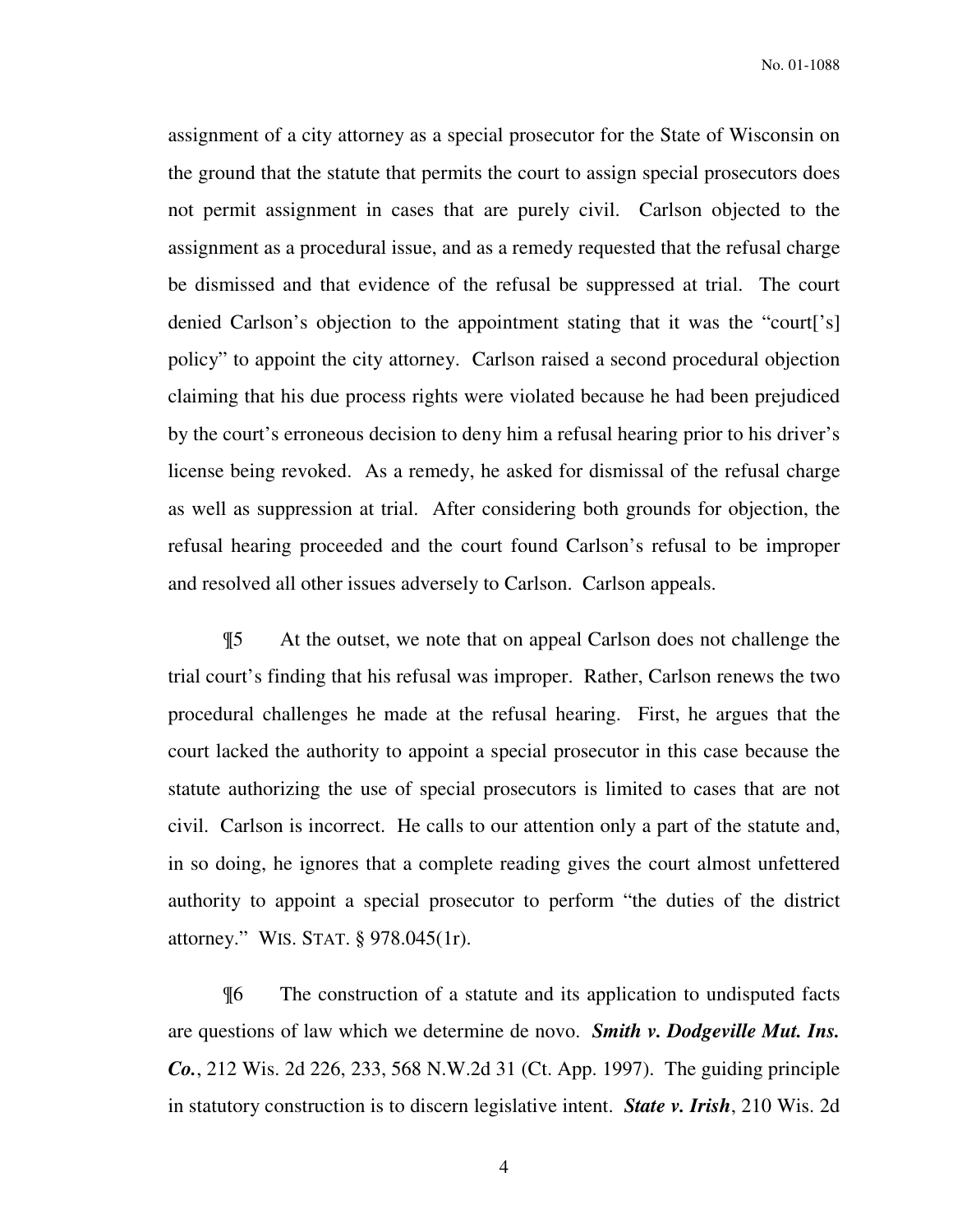107, 110, 565 N.W.2d 161 (Ct. App. 1997). We first look to the language of the statute itself and attempt to interpret it based on "the plain meaning of its terms." *State v. Williquette*, 129 Wis. 2d 239, 248, 385 N.W.2d 145 (1986).

¶7 The authority to appoint a special prosecutor is derived from WIS. STAT. § 978.045, which provides in pertinent part:

> **(1g)** *A court on its own motion may appoint a special prosecutor under sub. (1r) or* a district attorney may request a court to appoint a special prosecutor under that subsection….

> ….  **(1r)** Any judge of a court of record, by an order entered in the record stating the cause therefor, may appoint an attorney as a special prosecutor to perform, for the time being, or for the trial of the accused person, the duties of the district attorney. An attorney appointed under this subsection shall have all of the powers of the district attorney. The judge may appoint an attorney as a special prosecutor at the request of a district attorney to assist the district attorney in the prosecution of persons charged with a crime, in grand jury or John Doe proceedings or in investigations…. (Emphasis added.)

 ¶8 The plain language of WIS. STAT. § 978.045 authorizes two distinct ways in which a court may appoint a special prosecutor.<sup>3</sup> This is signified by the use of the word "or." Subsection (1g) states that a court may appoint a special prosecutor either on its own motion "*or*" when a district attorney makes a request that the court do so. Carlson directs us to the sentence in the statute that authorizes the court's appointment of a special prosecutor when it is at the request of a district attorney; this is but one of two authorized ways a court may appoint a

<sup>3</sup> In *State v. Bollig*, 222 Wis. 2d 558, 570-71, 587 N.W.2d 908 (Ct. App. 1998), we stated that the purpose behind the different ways in which a special prosecutor may be appointed is targeted at controlling the Department of Administration (DOA) expenditures. We explained the significance of the two ways in which a special prosecutor can be appointed and specifically concluded that "the central purpose of appointments under § 978.045(1r) is to assure that the State will not have to pay for the services of a special prosecutor under circumstances not anticipated in the statute." *Bollig*, 222 Wis. 2d at 571.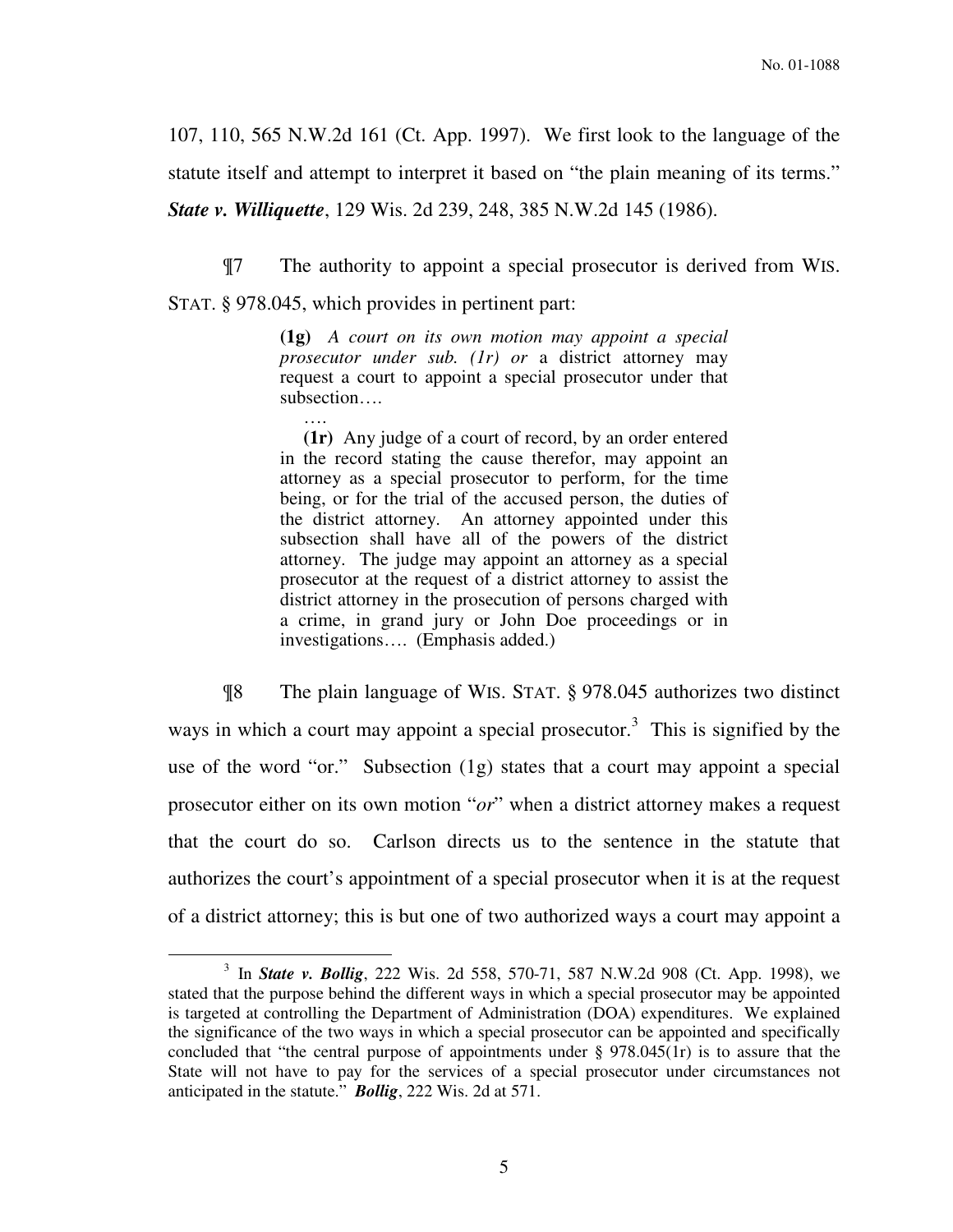special prosecutor. *See* § 978.045(1r). Carlson ignores the preceding sentence that authorizes the court to appoint a special prosecutor on its own motion. *See id.*  We agree with Carlson that the part of the statute that he relies upon for his argument lists, and arguably restricts, the circumstances in which a court can appoint a special prosecutor.<sup>4</sup> However, any restriction, if one exists, is triggered only when the appointment is made at the request of a district attorney, not when the appointment is made by a court on its own motion.<sup>5</sup>

 ¶9 In the case at bar, the appointment was made by the court on its own motion. A plain reading of the statute tells us that when a court makes this appointment on its own motion, *all that is required* of the court is that it enter an order in the record "stating the cause therefor." WIS. STAT. § 978.045(1r). Then, the appointed special prosecutor may "perform, for the time being, or for the trial of the accused person, the duties of the district attorney. An attorney appointed under this subsection shall have all of the powers of the district attorney."<sup>6</sup> **Id.** In short, if a court makes a special prosecutor appointment on its own motion, it is constrained only in that it must enter an order in the record stating the cause for the appointment. Here, the court fulfilled its duty by stating on the record that it was appointing a special prosecutor and giving its reasons why:

<sup>&</sup>lt;sup>4</sup> The part of the statute that Carlson relies upon states: "The judge may appoint an attorney as a special prosecutor at the request of a district attorney to assist the district attorney in the prosecution of persons charged with a crime, in grand jury or John Doe proceedings or in investigations…." WIS. STAT. § 978.045(1r).

<sup>&</sup>lt;sup>5</sup> Because we find authority for the court's appointment elsewhere in the statute, we need not reach whether the listed circumstances, which relate back to the appointments made at the request of the district attorney, are meant to restrict the type of cases in which a court may appoint a special prosecutor when the appointment is made at the request of a district attorney.

<sup>&</sup>lt;sup>6</sup> The district attorney is authorized to appear in all refusal hearings. WIS. STAT. § 978.05(6).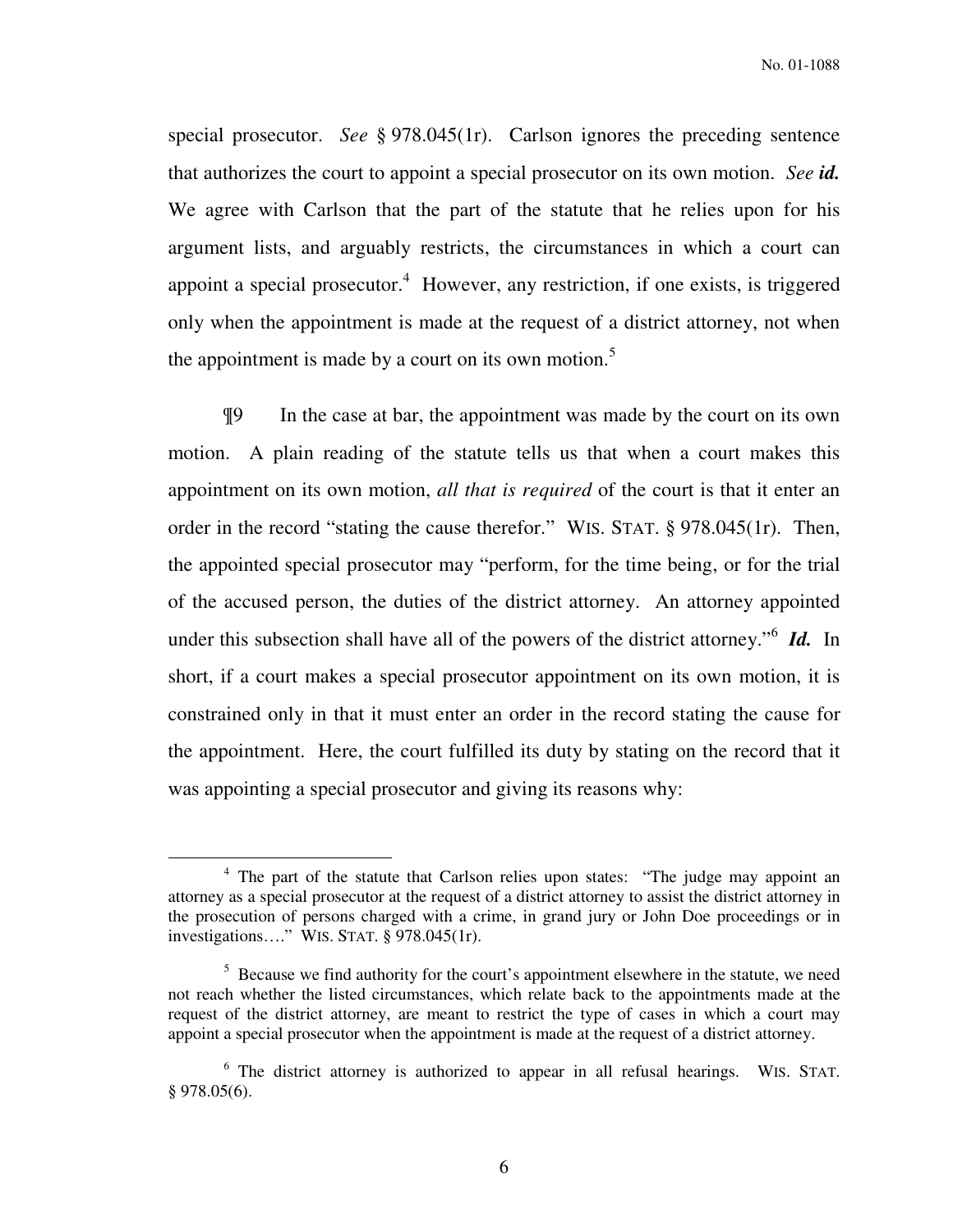The refusal hearing would normally be conducted by the district attorney. And we have run into problems in this county where that essentially vests the defense with two kicks at the same cat. And so as a matter of maintaining a fair playing field, we have simply requested … a special appointment so that the district attorney doesn't have to learn the whole case in order to go through a refusal hearing, only to turn the case back, if that's what the outcome is. So that's the court policy or practice ….

Thus, the court acted within its discretion when it appointed a special prosecutor to handle Carlson's refusal hearing.<sup>7</sup>

¶10 Carlson's second argument is that the refusal charge should have been dismissed with prejudice because he was sanctioned for the refusal by having his license revoked for nineteen days before his hearing was granted. Carlson claims that we must reverse his conviction because the trial court made a "fundamental" error when it failed to grant him a predeprivation refusal hearing based upon its erroneous belief that his request for a hearing was untimely. In the alternative, Carlson argues that if we find that the trial court error was not fundamental but technical in nature, we should nonetheless reverse because he was prejudiced by the error and therefore a sanction is in order for the technical error committed by the court. For the reasons set forth below, we do not dismiss.

¶11 At the threshold, Carlson is correct when he asserts that, once issued, a driver's license is considered a property interest under the protection of the Due Process Clause. *Bell v. Burson*, 402 U.S. 535, 539 (1971). As a general rule, due process requires that an individual be given notice and an opportunity to be heard

<sup>&</sup>lt;sup>7</sup> Because the central purpose of WIS. STAT.  $\S$  978.045 is to control the DOA's expenditures, an error in the appointment of a special prosecutor that does not impose unwarranted expenses upon the DOA results in no prejudice to the defendant and the trial court does not lose its competency to proceed. *See Bollig*, 222 Wis. 2d at 560.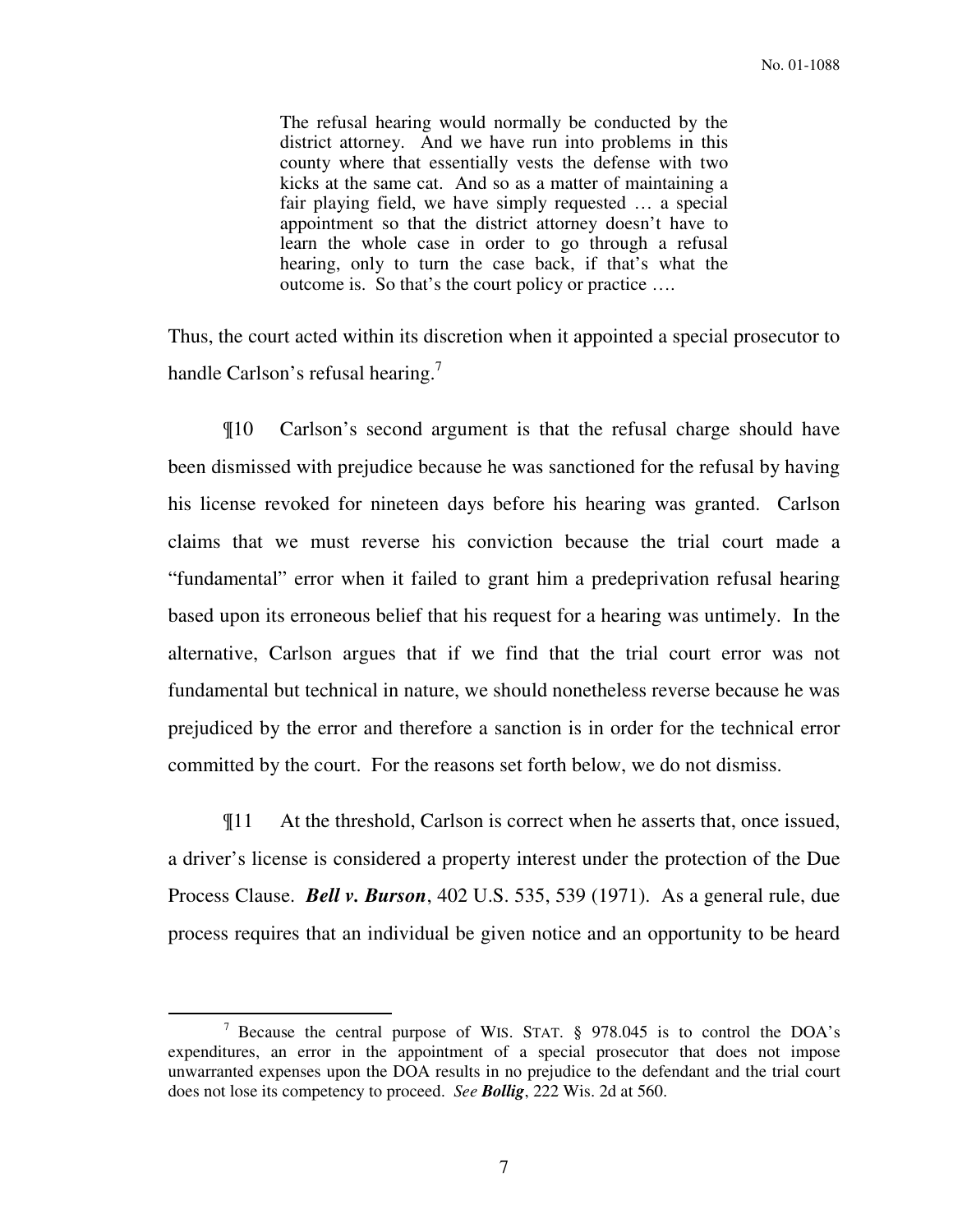before he or she may be deprived of his or her property. *United States v. James Daniel Good Real Prop.*, 510 U.S. 43, 48 (1993).

¶12 The analysis set forth in *Mathews v. Eldridge*, 424 U.S. 319 (1976), has long guided courts in their efforts to define appropriate due process protections. In *Eldridge*, the Supreme Court held that due process did not require that a hearing be held prior to the termination of Eldridge's disability benefits under the Social Security Act. *Id.* at 349. In its holding, the Court stated that there are three factors for consideration in determining when a prior hearing is required to afford due process:

> [F]irst, the private interest that will be affected by the official action; second, the risk of an erroneous deprivation of such interest through the procedures used, and the probable value, if any, of additional or substitute procedural safeguards; and finally, the Government's interest, including the function involved and the fiscal and administrative burdens that the additional or substitute procedural requirement would entail.

*Id.* at 335.

¶13 The *Eldridge* Court specifically stressed the truism that "'due process,' unlike some legal rules, is not a technical conception with a fixed content unrelated to time, place and circumstances." *Id.* at 334 (citation omitted). Rather, explained the Court, "(d)ue process is flexible and calls for such procedural protections as the particular situation demands." *Id.* (citation omitted).

¶14 In two subsequent decisions, the Supreme Court applied the *Eldridge* factors in upholding the termination of driving privileges prior to a hearing. The first, *Dixon v. Love*, 431 U.S. 105 (1977), involved an Illinois truck driver, Dennis N. Love. *Id.* at 110. Love was initially suspended because of three traffic convictions within a twelve-month period. *Id.* He was suspended a second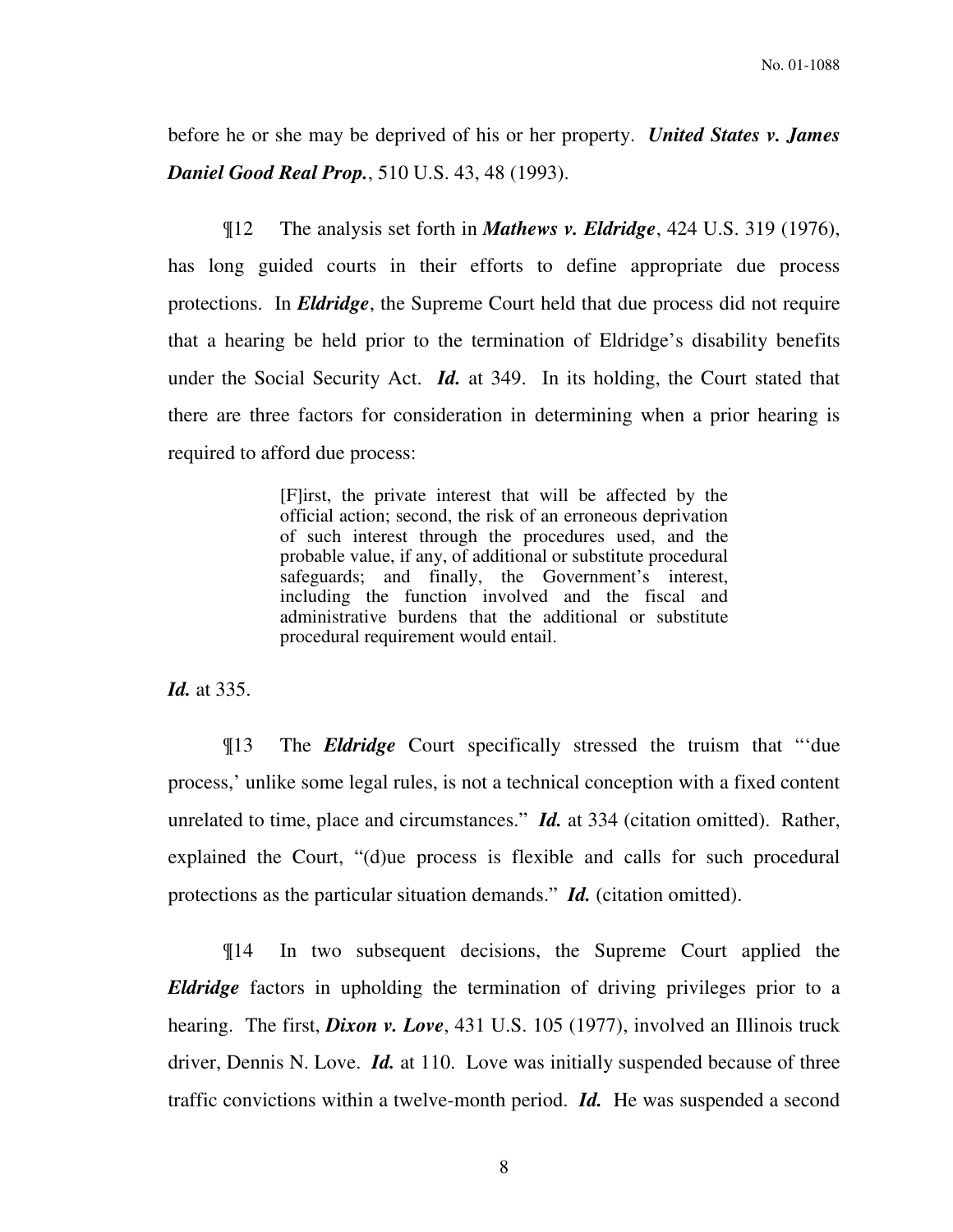time for driving while his license was suspended and he was suspended a third time for three speeding convictions in a twelve-month period. *Id.* Upon the third suspension, his license was revoked under the Illinois Vehicle Code's provisions for having been suspended three times within a ten-year period. *Id.* at 111. Love did not request a postrevocation hearing; instead, he immediately filed suit claiming that he had a right to a prerevocation hearing. *Id.* 

¶15 Especially relevant to our decision is the Supreme Court's holding in *Love* (after examining the three *Eldridge* factors) that a driver's license, though important, was "not so great as to require" a prerevocation evidentiary hearing. *Love*, 431 U.S. at 113. The Court held that the governmental interest for such a procedure of revocation was great. *Id.* at 115. Most important was the public interest in removing from the road drivers who were public hazards. *Id.*

¶16 The second decision in which the Supreme Court applied the *Eldridge* factors, *Mackey v. Montrym*, 443 U.S. 1 (1979), involved a Massachusetts resident, Donald E. Montrym, whose driver's license was suspended for refusing to submit to a breath-analysis test. *Id.* at 5. In considering the first factor, the Court noted that the property interest (the driver's license) was the same as the interest involved in *Love*, and though there were some factual differences, they did not mandate a presuspension hearing. *Id.* at 11-12. Similarly, the governmental interest (the third factor) of highway safety was held to be at least the same as in *Love*. *Montrym*, 443 U.S. at 19.

¶17 Indeed, it would appear that the governmental interest in *Montrym* was even greater than in *Love*. In *Montrym*, as in our case, the suspension involved an especially dangerous subgroup of unsafe drivers, drunken drivers. *See Montrym*, 443 U.S. at 4-5. The *Montrym* Court cited drunk driving fatality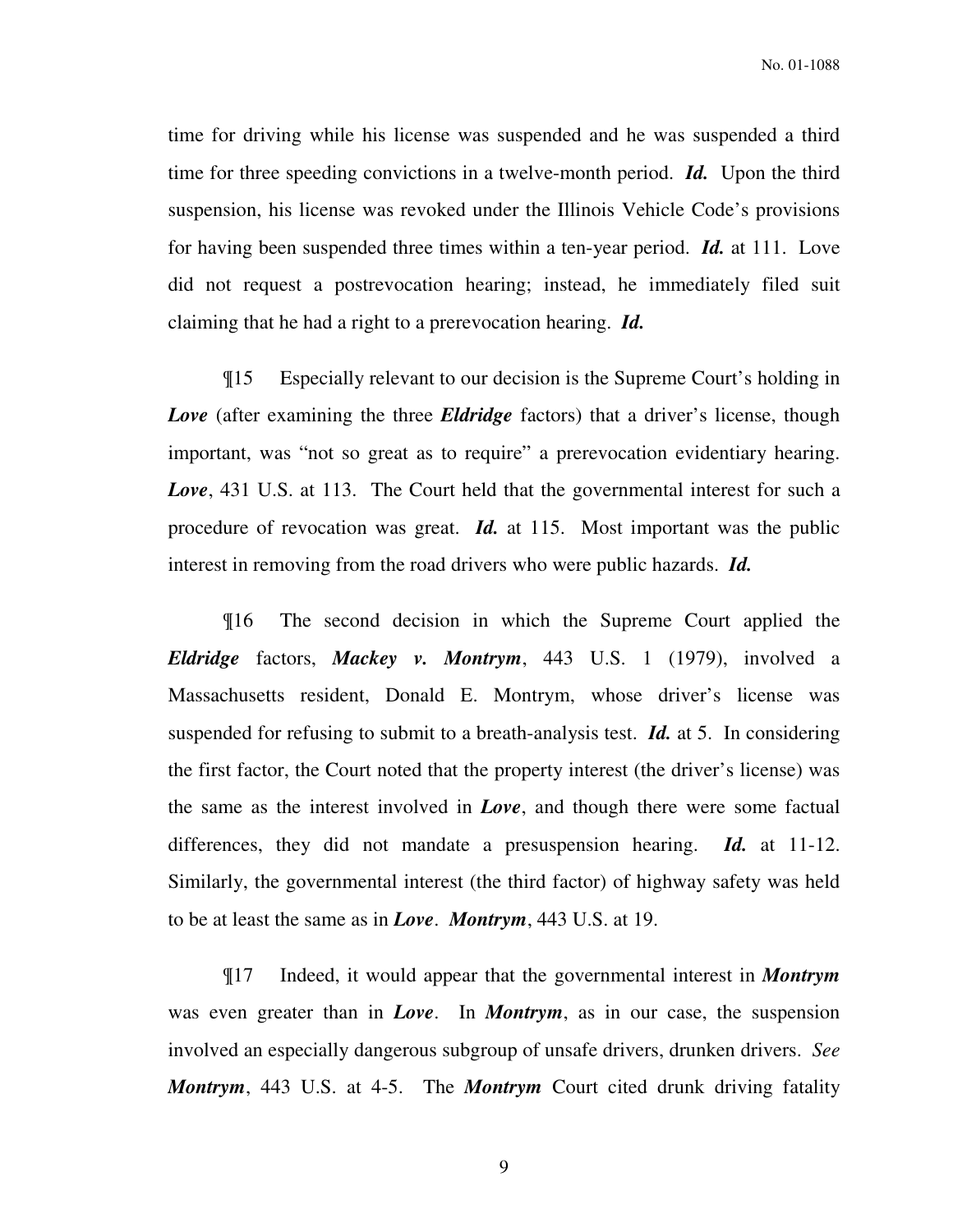statistics for Massachusetts and stated: "States surely have at least as much interest in removing drunken drivers from their highways as in summarily seizing mislabeled drugs or destroying spoiled foodstuffs." *Id.* at 17 (other situations justifying State action against property interests prior to a hearing).

¶18 In its consideration of the second factor, the risk of erroneous deprivation, the *Montrym* Court went beyond the holding of *Love*. Whereas the risk of an erroneous deprivation was considered minimal in *Love* because the basis of the revocation was the presence of three suspensions on the licensee's record, the basis of the action in *Montrym* was the report of a police officer's observations. *Montrym*, 443 U.S. at 4-5. The evidence that was required for a licensee's suspension, the Court stated, was that "the driver has been arrested for driving while under the influence of an intoxicant, probable cause exists for arrest, and the driver refuses to take a breath-analysis test." *Id.* at 13-14. In regard to the risk of error in the officer's determination, the Court said:

> The officer whose report of refusal triggers a driver's suspension is a trained observer and investigator. He is, by reason of his training and experience, well suited for the role the statute accords him in the presuspension process. And, as he is personally subject to civil liability for an unlawful arrest and to criminal penalties for willful misrepresentation of the facts, he has every incentive to ascertain accurately and truthfully report the facts.

Id. at 14. The Court concluded that the risk of error in the presuspension procedures was not so substantial as to deny the licensee due process of law. *Id.* at 15.

 ¶19 With these Supreme Court cases in mind, we turn to Carlson's second argument: that the refusal charge should be dismissed with prejudice because he was sanctioned for the refusal before his hearing was granted. The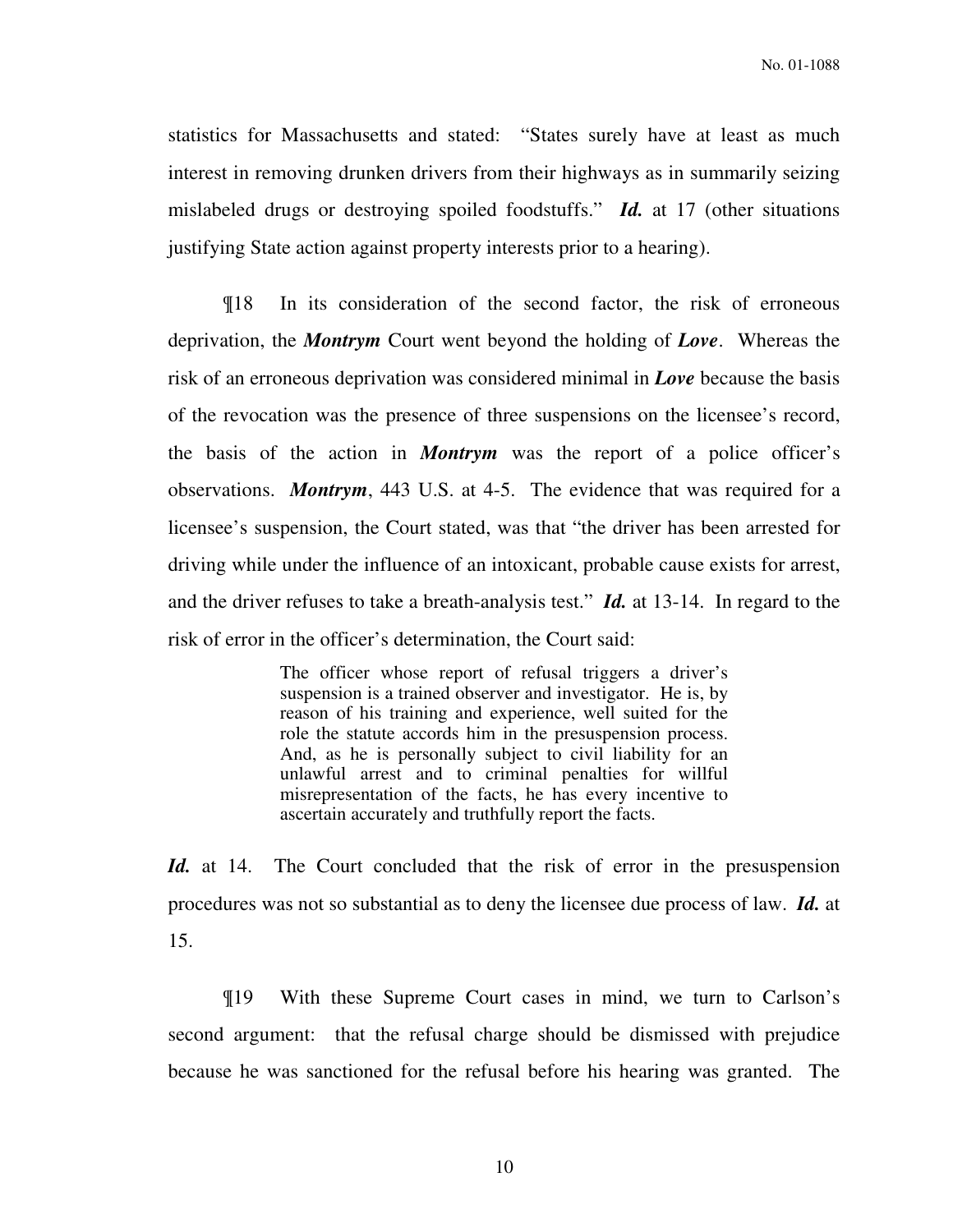question presented is whether, after weighing the *Eldridge* factors and taking into account the trial court error, should Carlson's refusal charge be dismissed with prejudice.

 ¶20 We first consider the *Eldridge* factors. The initial step in the balancing process mandated by *Eldridge* is identification of the nature and weight of the private interest affected by the official action challenged. Here, as in *Love*  and *Montrym*, the private interest affected is the granted license to operate a motor vehicle. The Supreme Court recognized in *Love* and reiterated in *Montrym* that the driver's interest in the continued possession and use of his or her license is a substantial one, and a licensee is not made entirely whole if his or her suspension or revocation is later vacated. *Love*, 431 U.S. at 113; *Montrym*, 443 U.S. at 11. Nonetheless, the Court concluded that the nature of the private interest is not so great as to *require* an evidentiary hearing prior to revocation or suspension. *Love*, 431 U.S. at 113.

 ¶21 Here, the official action challenged is the trial court's prehearing revocation of Carlson's license, which was based on the trial court's erroneous belief that Carlson had failed to timely request a hearing. Carlson served a brief nineteen-day revocation of his driver's license before the trial court recognized its error and immediately acted to vacate its revocation order and grant Carlson a hearing. Although Carlson cannot be made entirely whole, having been erroneously deprived of his property interest for nineteen days, we do not believe under these facts that the nature or the weight of the private interest involved compels us to reach a different result than the Supreme Court did in *Love* and *Montrym*.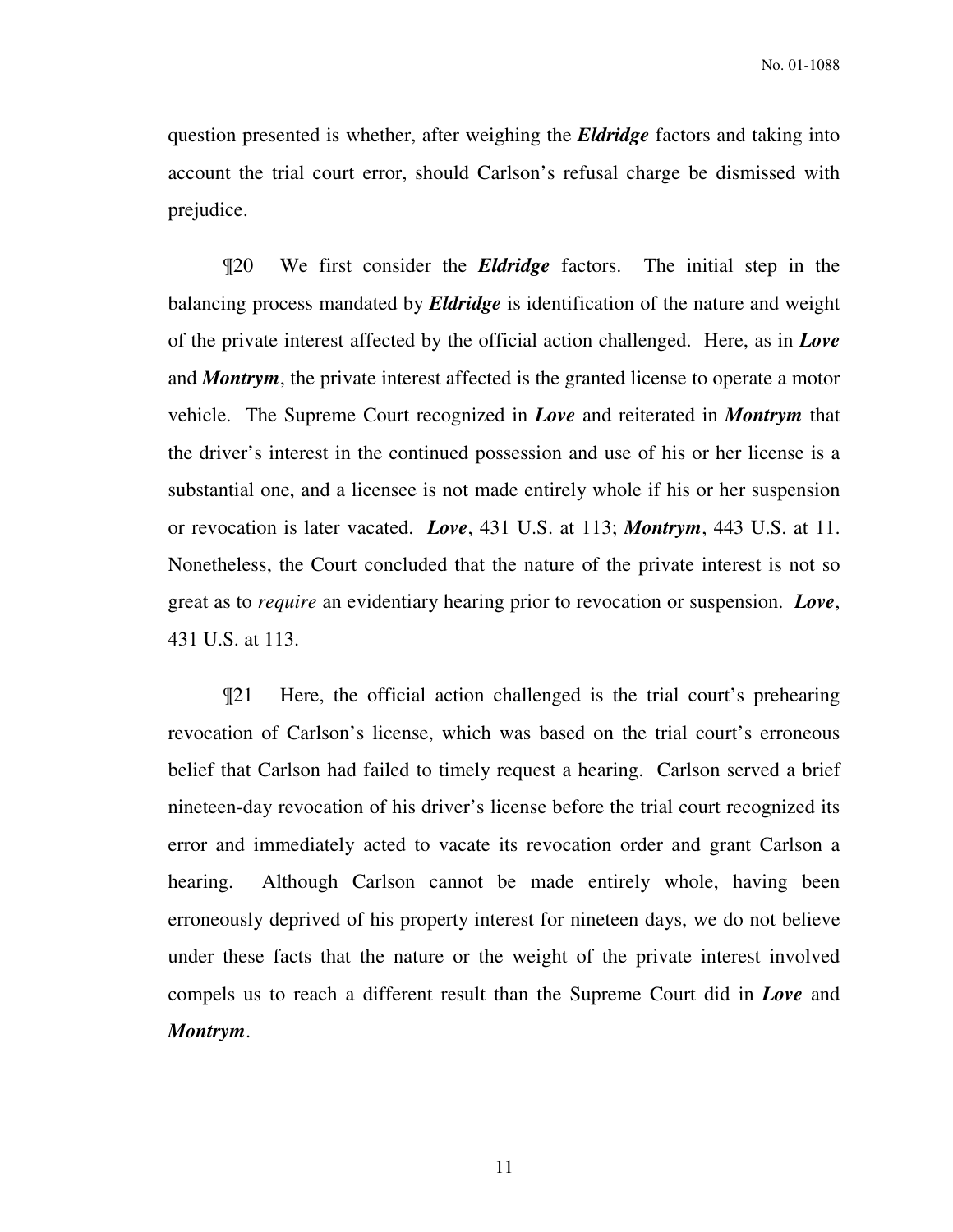¶22 The second stage of the *Eldridge* inquiry requires consideration of the likelihood of an erroneous deprivation of the private interests involved as a consequence of the procedures used. The Due Process Clause has never been construed to require that the procedures used to guard against an erroneous deprivation of a protectible property interest be so comprehensive as to preclude any possibility of error. *Montrym*, 443 U.S. at 13. We recognize that Carlson was briefly erroneously deprived of his driver's license; however, we nonetheless believe that there is *in general* a low possibility of an erroneous deprivation of the private interests involved as a consequence of the procedures used. The procedure that requires a defendant to request a hearing within ten days or be revoked is reasonable and we hold that the risk that a court will improperly calculate the ten days and thus deprive a defendant of private interests as a consequence of the procedures used is not significant, even though it happened here.

¶23 The third leg of the *Eldridge* balancing test requires us to weigh the governmental interest with the procedures used. The governmental interest, as in *Love* and *Montrym*, is highway safety. More specifically, as in *Montrym*, the safety hazard is drunk drivers. The Wisconsin Supreme Court has stated on many occasions that the purpose behind WIS. STAT. § 343.305 is "to facilitate the identification of drunken drivers and their removal from the highways." *State v. McMaster*, 206 Wis. 2d 30, 46, 556 N.W.2d 673 (1996). It is clear that a serious threat to human life and well-being is posed by drunk drivers. Drunk driving and its consequences represent one of our society's gravest problems. "[T]he general purpose behind laws relating to operating while under the influence of intoxicants is 'to get drunk drivers off the road as expeditiously as possible and with as little possible disruption of the court's calendar.'" *Id.* (citation omitted). A summary revocation of driving privileges if a hearing is not timely requested, *even with the*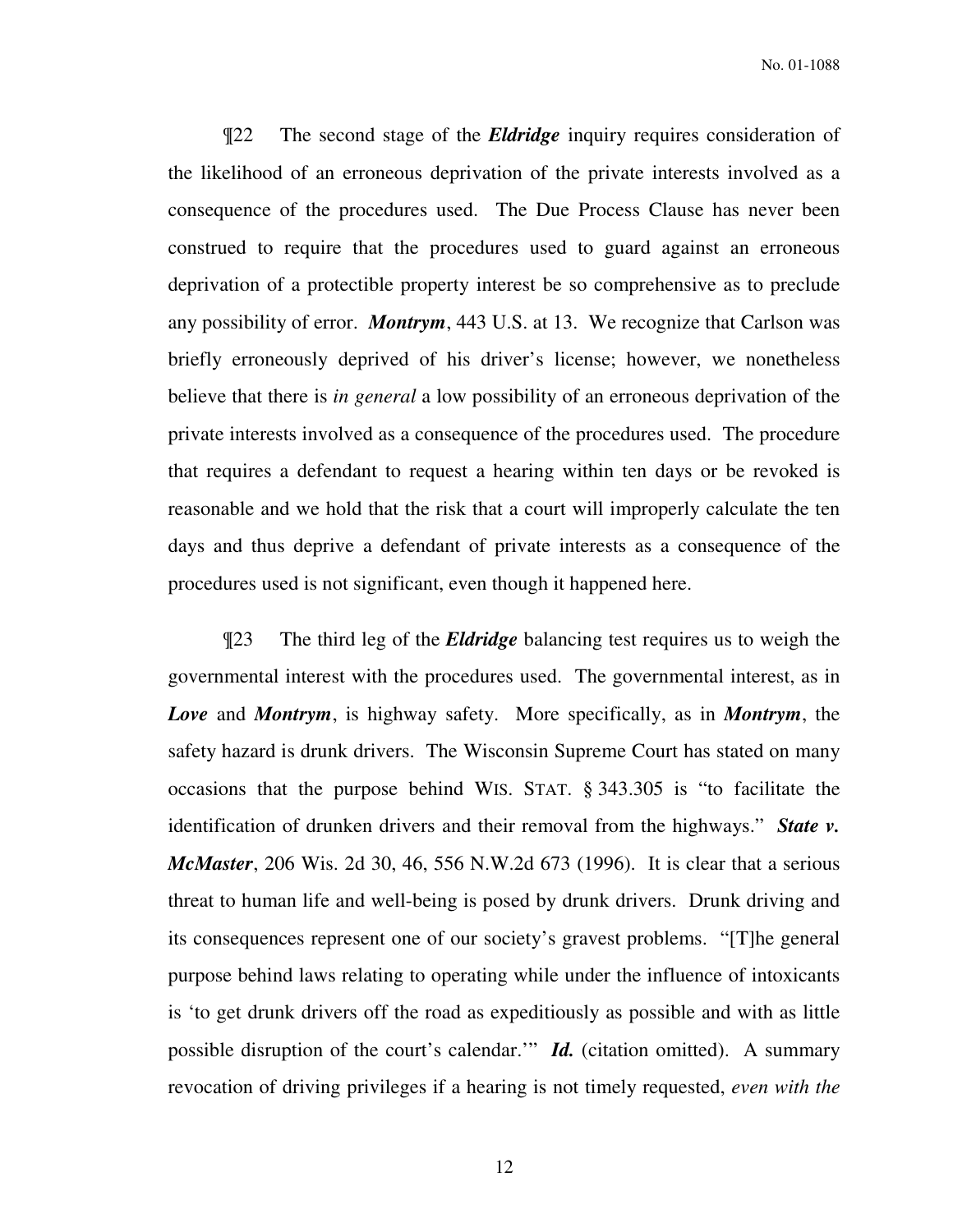*risk of procedural error in determining the timeliness of a request*, serves the purpose of deterring drunk driving and removing drunk drivers from public roads. Therefore, the application of the statute to Carlson was not contrary to the governmental interests.

 ¶24 We now address the fact that the trial court erred in its original order to deny Carlson a hearing and revoke his license. In this case, we first determine whether the error was a "fundamental error" or merely a "technical error." *See State v. Gautschi*, 2000 WI App 274, ¶9, 240 Wis. 2d 83, 622 N.W.2d 24, *review denied*, 2001 WI 15, 241 Wis. 2d 211, 626 N.W.2d 808 (Wis. Feb. 7, 2001) (No. 99-3065). Whether a defect is fundamental or technical is a question of law that we review de novo. *Id.* If the error is merely technical, we look to see whether the party was prejudiced by the error. *Id.* If the defect is fundamental, however, whether the party was prejudiced is irrelevant. *Id.*<sup>8</sup>

¶25 To determine whether an error is technical or fundamental, we look to the purpose of the statute, not just its wording. *Id.* at ¶11.If the purpose of the

<sup>&</sup>lt;sup>8</sup> We couch our discussion in terms of "fundamental error" and "technical error" to correspond with Carlson's argument that the trial court made a "fundamental error" when it failed to grant him a predeprivation hearing. In so doing, we recognize that in the context of whether a court has acquired personal jurisdiction over a party, there is an important distinction between a "fundamental error" and a "technical error"—"where a defect prevents the purpose of the statute from being served" it is a "fundamental error." *State v. Gautschi*, 2000 WI App 274, ¶11, 240 Wis. 2d 83, 622 N.W.2d 24. In the context of our discussion, we use "fundamental" to describe a basic or elementary error and "technical" to describe an insignificant or trifling error. We do not imply that the failure of the circuit court to give Carlson a predeprivation hearing divested the court of personal jurisdiction over Carlson.

We also point out that neither the State nor Carlson adequately discussed the remedy available when a party is denied a predeprivation hearing. Contrary to Carlson's argument that he is entitled to a reversal of the order finding his refusal to be unreasonable, all he is entitled to is a postdeprivation hearing, which he received in this case. Procedural due process requires nothing more than the opportunity to be heard at a meaningful time in a meaningful manner. *State v. Nordness*, 128 Wis. 2d 15, 32-34, 381 N.W.2d 300 (1986).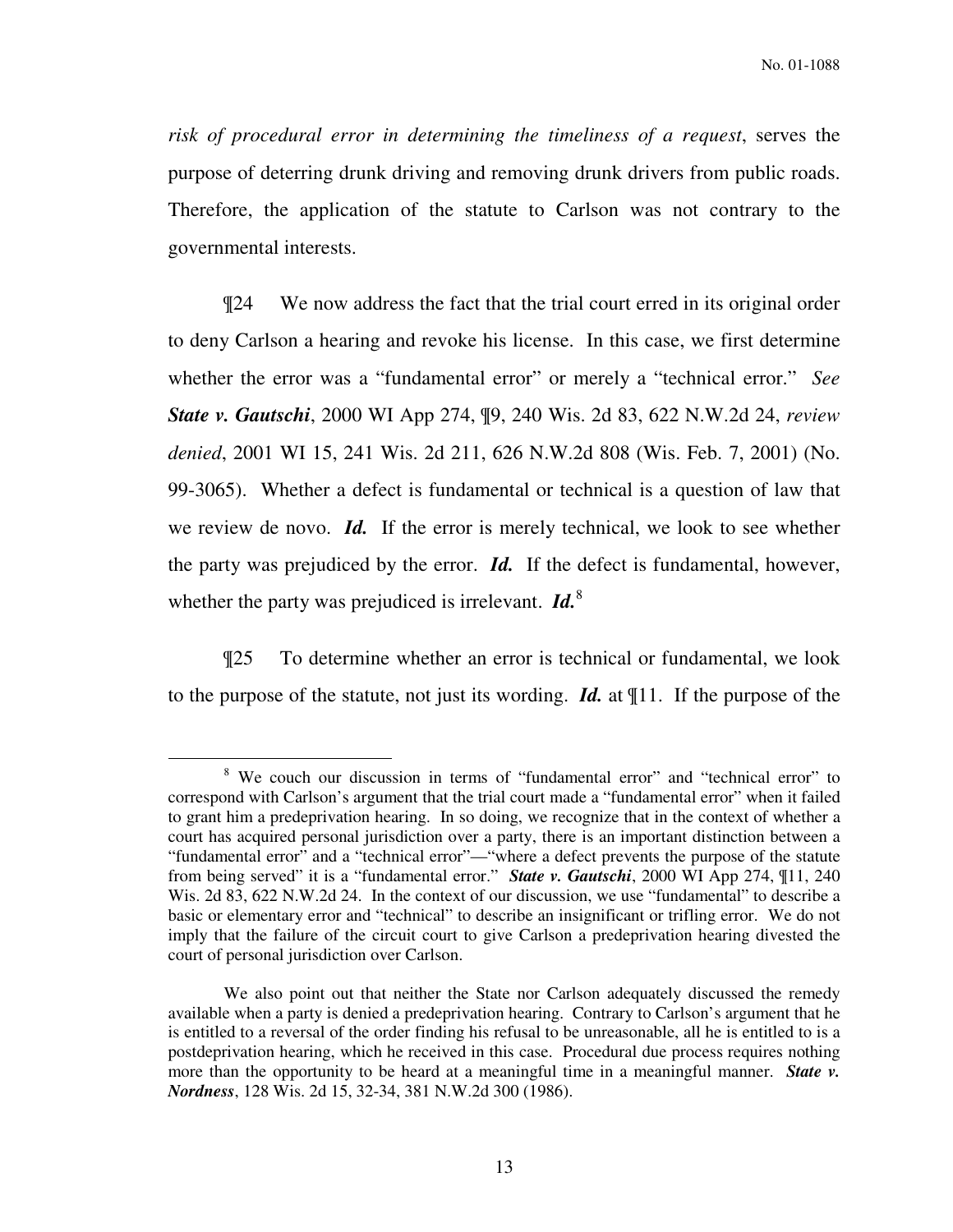rule was fulfilled, the defect was not fundamental but technical. *Id.* The statute at issue is WIS. STAT. § 343.305. Again, we emphasize that the Wisconsin Supreme Court has stated on many occasions that the purpose behind § 343.305 is "to facilitate the identification of drunken drivers and their removal from the highways." *McMaster*, 206 Wis. 2d at 46. "[T]he general purpose behind laws relating to operating while under the influence of intoxicants is 'to get drunk drivers off the road as expeditiously as possible and with as little possible disruption of the court's calendar." *Id.* (citation omitted).

¶26 The general purpose of the statute was fulfilled; the court's action went to the purpose of the statute and sought to remove a potential drunk driver from the road as expeditiously as possible and with as little possible disruption of the court's calendar. The court determined that Carlson had not made a timely request for a prerevocation hearing and ordered that his license be revoked. *See*  WIS. STAT. § 343.305(10). In fact, Carlson had made a timely request. Carlson's license was revoked for nineteen days before the trial court recognized its error.

¶27 We conclude that even though Carlson was improperly revoked for nineteen days, this revocation was due to a technical error on the trial court's part which, when recognized, was immediately addressed by the trial court. Further, after Carlson was afforded a prerevocation hearing, the court found that he refused to submit to the chemical test as the law mandates, and based on the improper refusal, the court revoked Carlson's operating privileges for one year. The trial court made every effort to give Carlson the process due him when it vacated its initial revocation and granted Carlson "an opportunity to be heard at a meaningful time and in a meaningful manner." *See State v. Moline*, 170 Wis. 2d 531, 541, 489 N.W.2d 667 (Ct. App. 1992). Keeping in mind the dictate that due process is "flexible and calls for such procedural protections as the particular situation